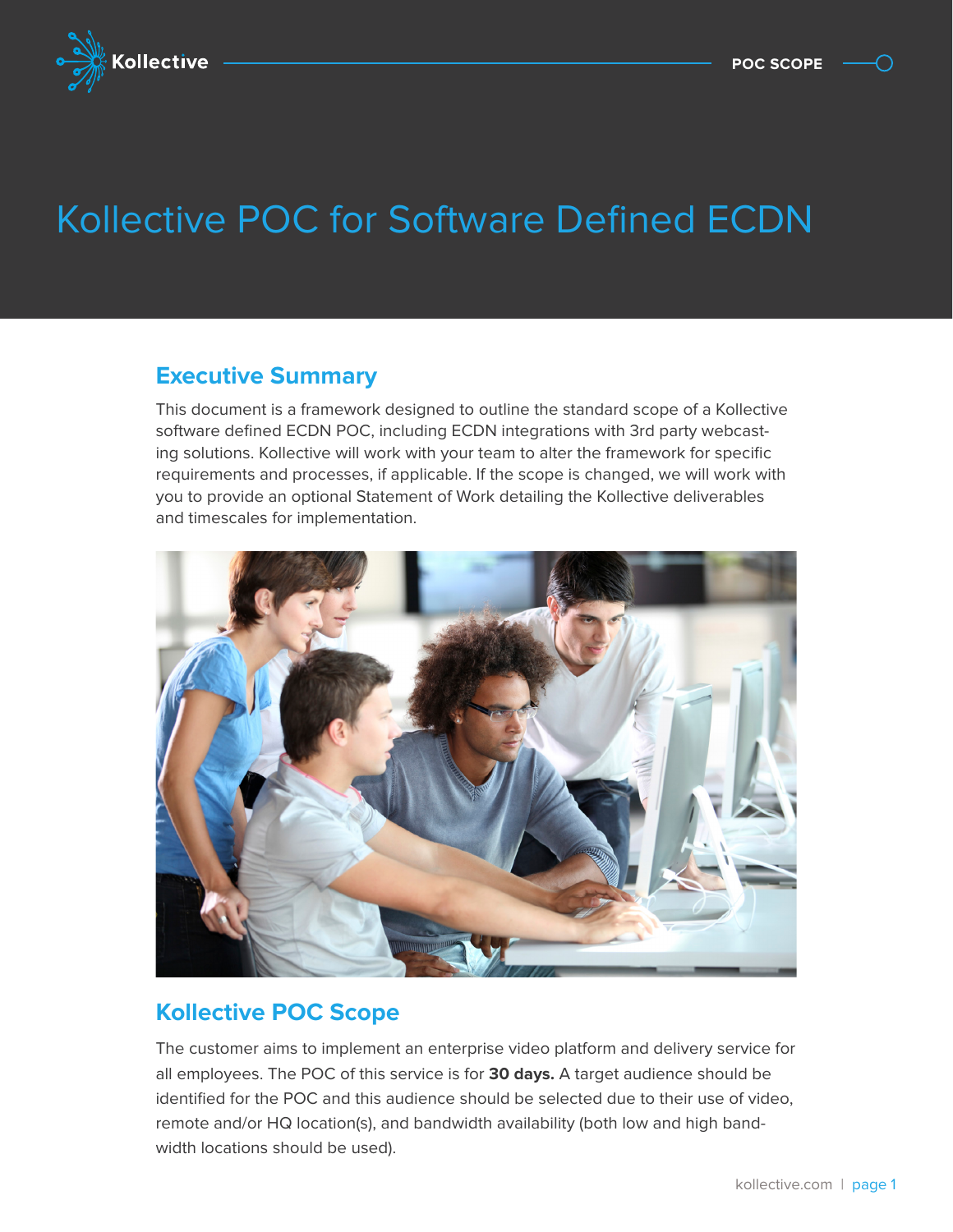During the initial phase of the POC, the Kollective ECDN agent application should be distributed to a few test machines. The Kollective ECDN agent will then undergo a period of testing to ensure that communication between peers and Kollective cloud is functioning. Once testing proves successful, a larger push deployment can be conducted. During the POC, relevant content will be made available to the target audience. Participants typically are notified about videos and use cases via email and asked to view the content and report back on their experiences.

#### Included in Kollective's SD ECDN POC:

- Kollective Enterprise Content Delivery Network (ECDN) used to efficiently deliver Skype Meeting Broadcast content to users without impacting the network.
- Unlimited access to the Kollective RESTful APIs. The customer will provided a specific API endpoint and security token which are used to access the API and configure any 3rd party integration.
- **Installation of the Kollective ECDN Agent on unlimited machines. Kollective** ECDN Agent is available for MSFT Windows and Mac OS X platforms. Installation of the Kollective agent via IT automation tools is recommended, i.e. MSFT SCCM.
- **Unlimited live events.**

.

- **Conduct up to three Network Readiness Tests (NRT) to measure live** streaming impact on corporate network. This is performed using Kollective's ECDN and will be planned with Kollective Account Team. If additional NRTs are needed, notify Kollective Account Team.
- Use of Kollective Download Monitor (to measure peering).
- **Kollective Analytics Portal for use by Administrators to view metrics on** Viewership, Delivery, and ECDN Agent information.
- Creation of a Proof of Concept (POC) Landing Page that includes links to all necessary documents, portals, and training videos.
- A kickoff and review call to review the scope of the POC. Additional items are also discussed.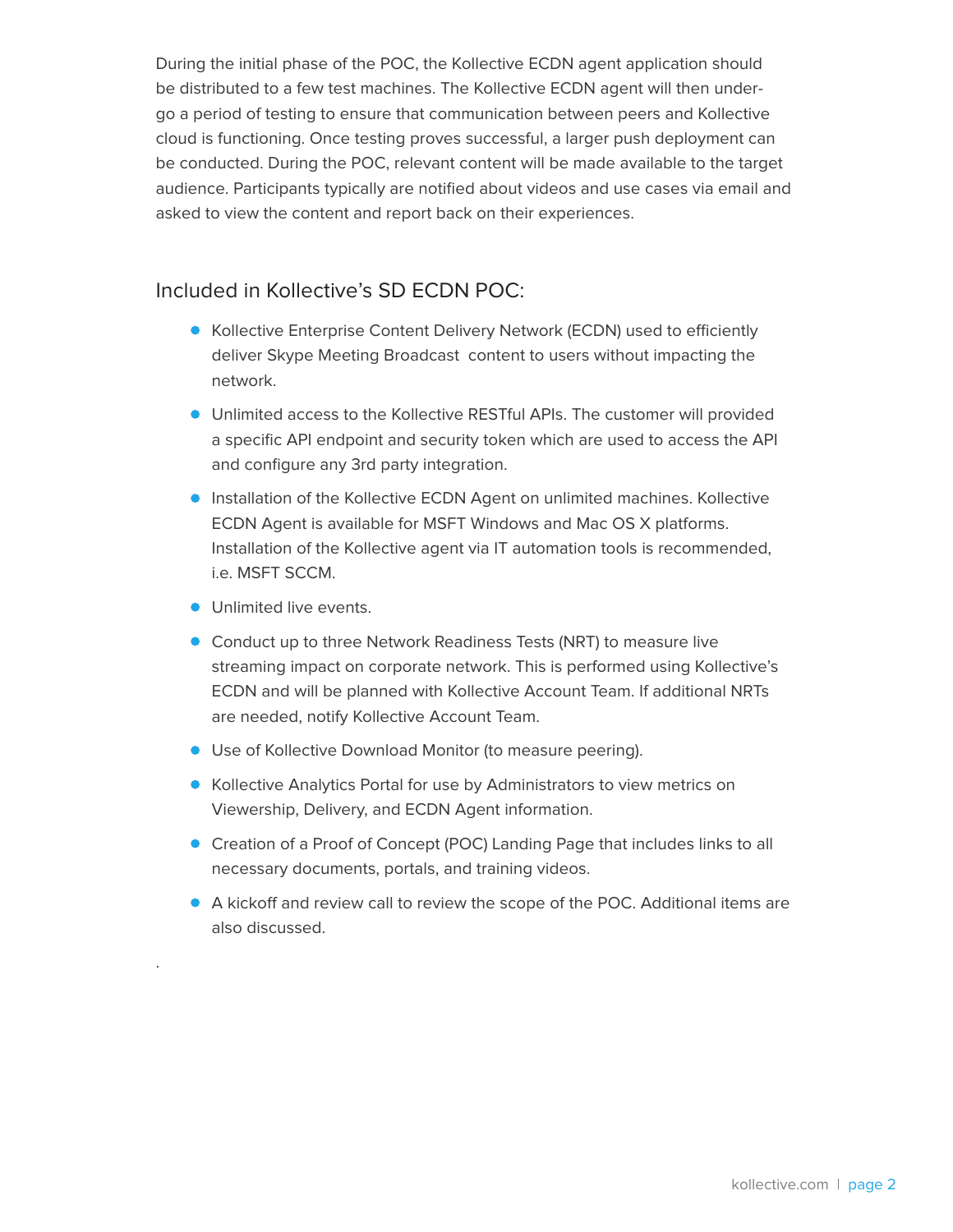## **Out of Scope for POC**

- Custom code written using Kollective's RESTful API.
- On-site support for Live Events. If this is required, please notify Kollective Account Team. A separate arrangement can be made.

### **Customer Personnel**

Because a project involving Kollective and any other 3rd party technology normally touches many different parts of the organization, it is critical to establish a line of communication with representatives of relevant departments early on and address any local concerns they may have. Aside from a project manager or project coordinator, key representatives to identify are:

#### Corporate Communications:

- Provide the internal business case
- **Identify trial success criteria**
- **IDENT** Identify the target users and locations to take part in the trial
- **Identify trial champions at each site to drive participation and aggregate feed**back
- **Provide customer-specific content to be distributed during the trial**

#### Business Unit Manager:

- **Provide business unit specific knowledge**
- **•** Provide high level success criteria and feedback

#### Enterprise Architect/Video Specialist:

- **•** Provide customer-specific architecture information
- Champion the project within IT departments
- **•** Provide referrals to domain specialists as necessary

#### Network Specialist:

- **•** Tasked with network monitoring during video distributions
- Available to assist with troubleshooting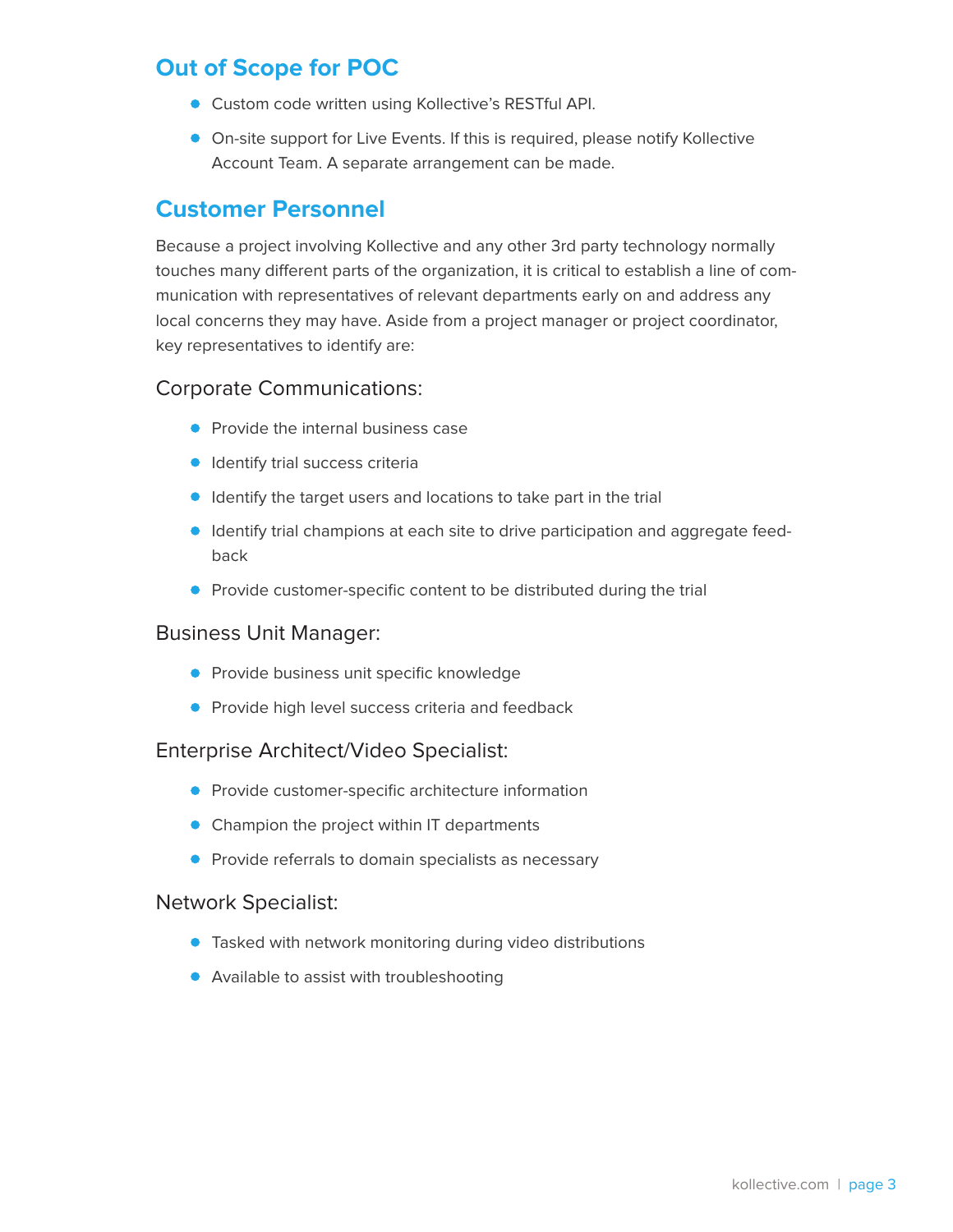### Desktop Support Specialist:

- **•** Tasked with managing software packaging and deployment
- Available to assist with troubleshooting if required
- **Provide referrals to local support teams where necessary**
- **•** Provide regular updates to the project team on software deployment progress

### Information Security Specialist:

- **IDENTIFY** customer-specific security processes to be followed
- **•** Provide support for modifying firewall rules

### **Kollective Account Team**

The Kontiki team assigned to the POC has many years experience in deploying, running, and maintaining our solutions within some of the world's largest companies.

- **Kollective Sales Engineer**
- **Kollective Sales Director**

The primary contact for the POC is the Kollective Sales Director.

The primary contact for technology and products is the Kollective Sales Engineer.

Kollective recommends a fixed weekly status conference call be defined to discuss POC progress.

## **Kickoff and Review Call**

At the kickoff and review call meeting, Kollective will discuss the parameters of the POC outlined in this document with a goal of reviewing the following:

- Review and discuss POC Landing Page and what it represents
- **Review Firewall and Proxy Datasheets**
- **•** Review Kollective ECDN Agent installation process (manual and via automation)
- Review quick agent testing approach
- Review Send Logs feature (used for troubleshooting)
- **Review customer use cases, if available**
- Review test plans
- **•** Review communication, notification, reporting and issue escalation processes and procedures.
- Review and discuss measurements of success, i.e. how to demonstrate that the POC accomplished its goals.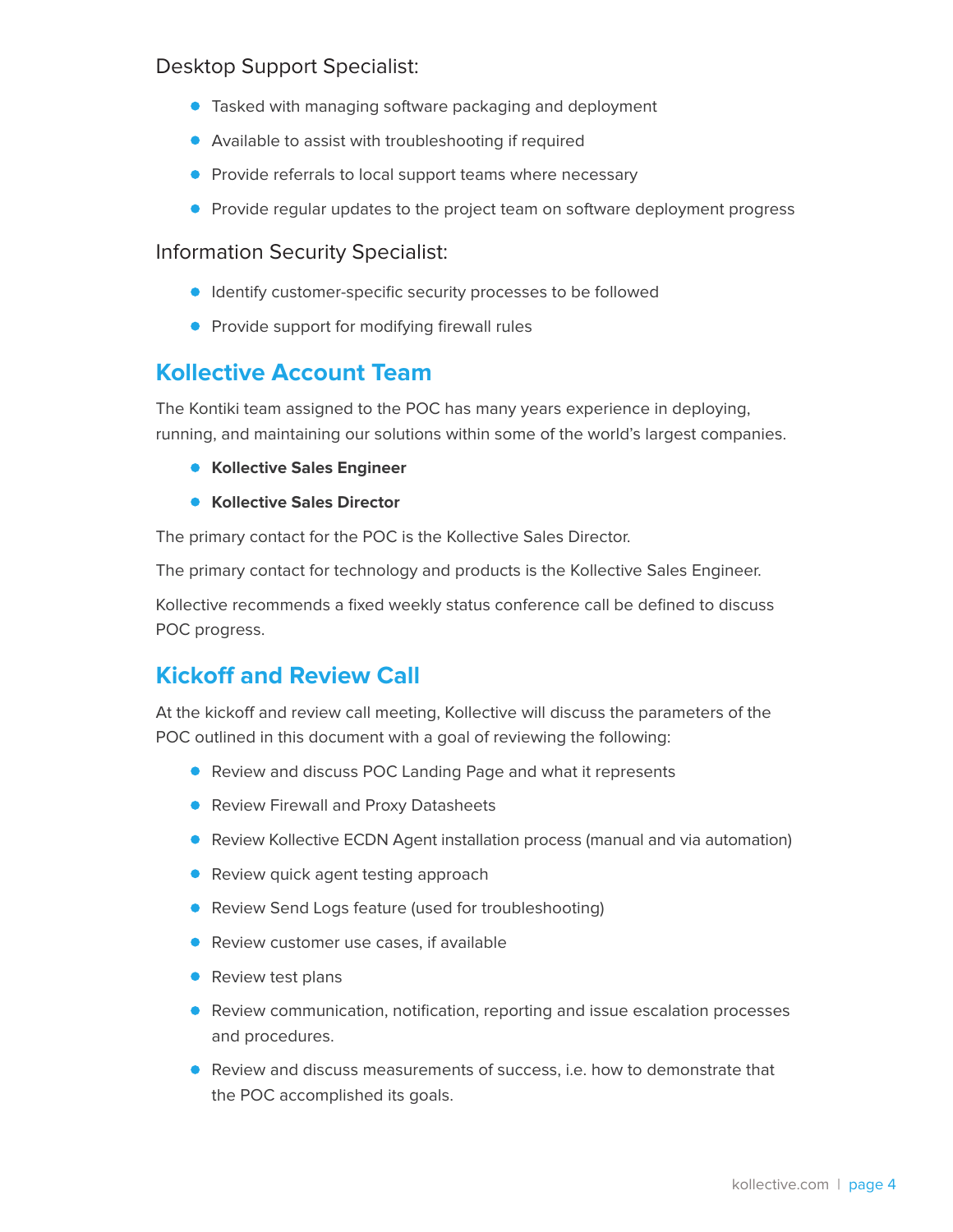## **Period of Performance**

Kollective and the customer will make every reasonable attempt to meet the dates agreed. Both Kollective and the customer understand and agree that changes on the critical path may impact each other's ability to meet certain dates.

## **Customer Requirements**

Ideally, the customer will have pre-defined the major requirements of the enterprise video platform desired. If so, they should be shared with the Kontiki Account Team prior to set up of the POC. During the kickoff meeting the requirements will be reviewed and any items out of scope will be identified.

## **Success Criteria**

Customer-specific success criteria, methods of measurement and required targets are established during the kickoff and review meeting. Typically the key requirements are:

- **•** The reliable delivery of high quality Skype Meeting Broadcast video to the desktop, offered for playback at the user's convenience.
- To show that delivery traffic is concentrated on the LAN and that only the minimum amount of traffic traverses the WAN.
- To produce reports during the POC on network efficiency and content usage to prove success of the first two objectives.

In addition to technical success criteria, business success criteria can be defined as follows:

- Key business owners agree on the value of using video as a communication tool.
- **•** Trial users have a positive experience concerning the usability of the service and the quality of the content.
- **Trial users see the value of using video as a communication tool.**

Some examples of customer-specific criteria are supplied here:

### Successful installation of the agent on target machines

- Method: Agent to be installed automatically (during deployment testing)
- Method: Agent starts up and checks in with the central service
- **Time: X days**
- **Measure: 100% success rate**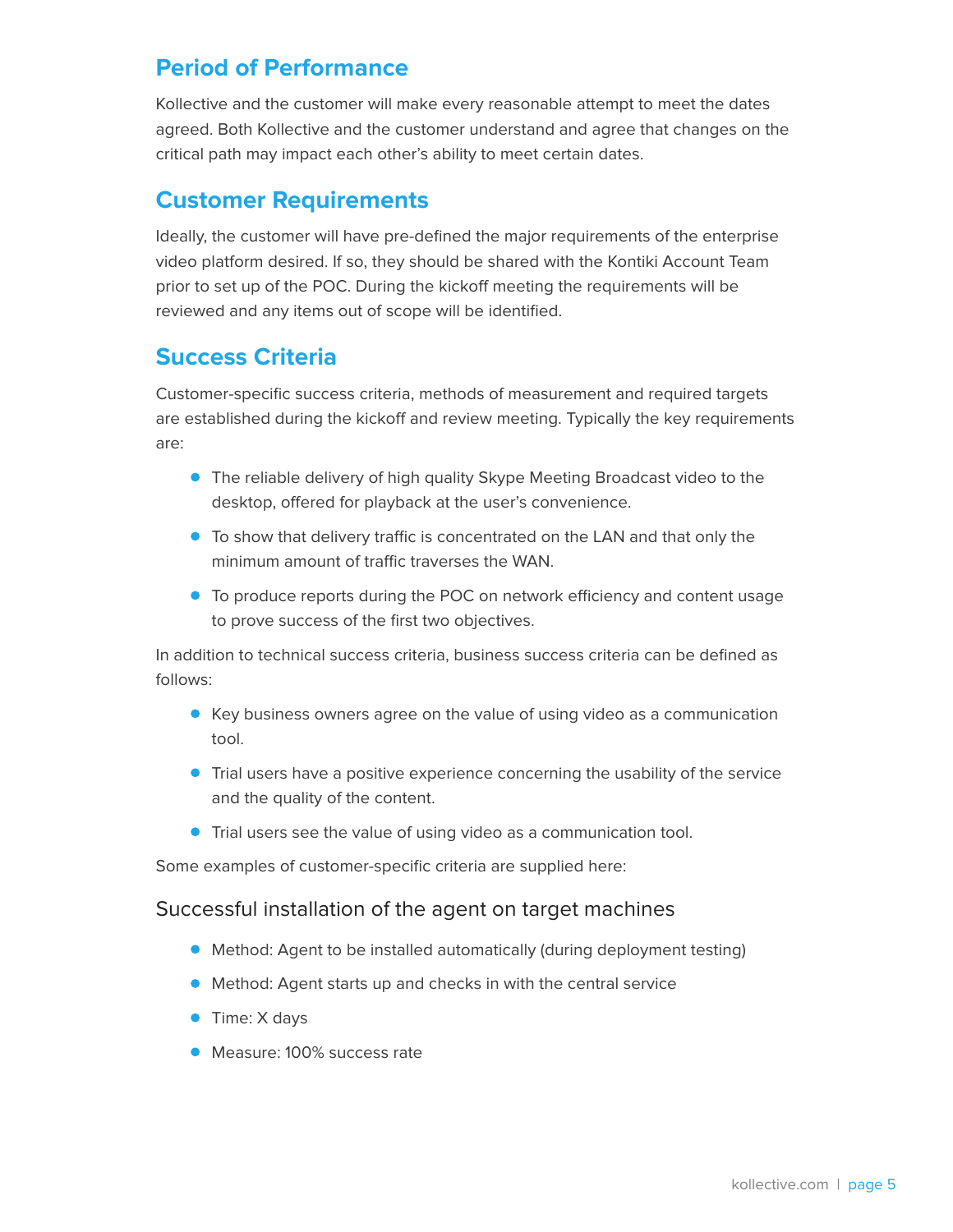### Successful background distribution of content (Content Readiness Test)

- Method: Automatic distribution of 1MB and 10MB files
- Time: X days
- Measure: 100% successful deliveries

#### Successful local peer discovery

- Method: Review reporting data from distribution task
- **Time: X days**
- Measure: 100% successful intra-LAN peer discovery.

### Local peering of bits at each site or content should be served via the shortest path to the source

- Method: Review reporting data from distribution task
- **Time: X days**
- Measure: 100% successful intra-LAN traffic for offices with over 20 desktops.

#### Successful execution of a Network Readiness Test

- Customer confirms that all security configurations are in place
- Kollective and customer agree on a time and date for the test
- **Method: Kollective executes the NRT**
- Measure: Kollective analyses and presents the NRT results to the customer